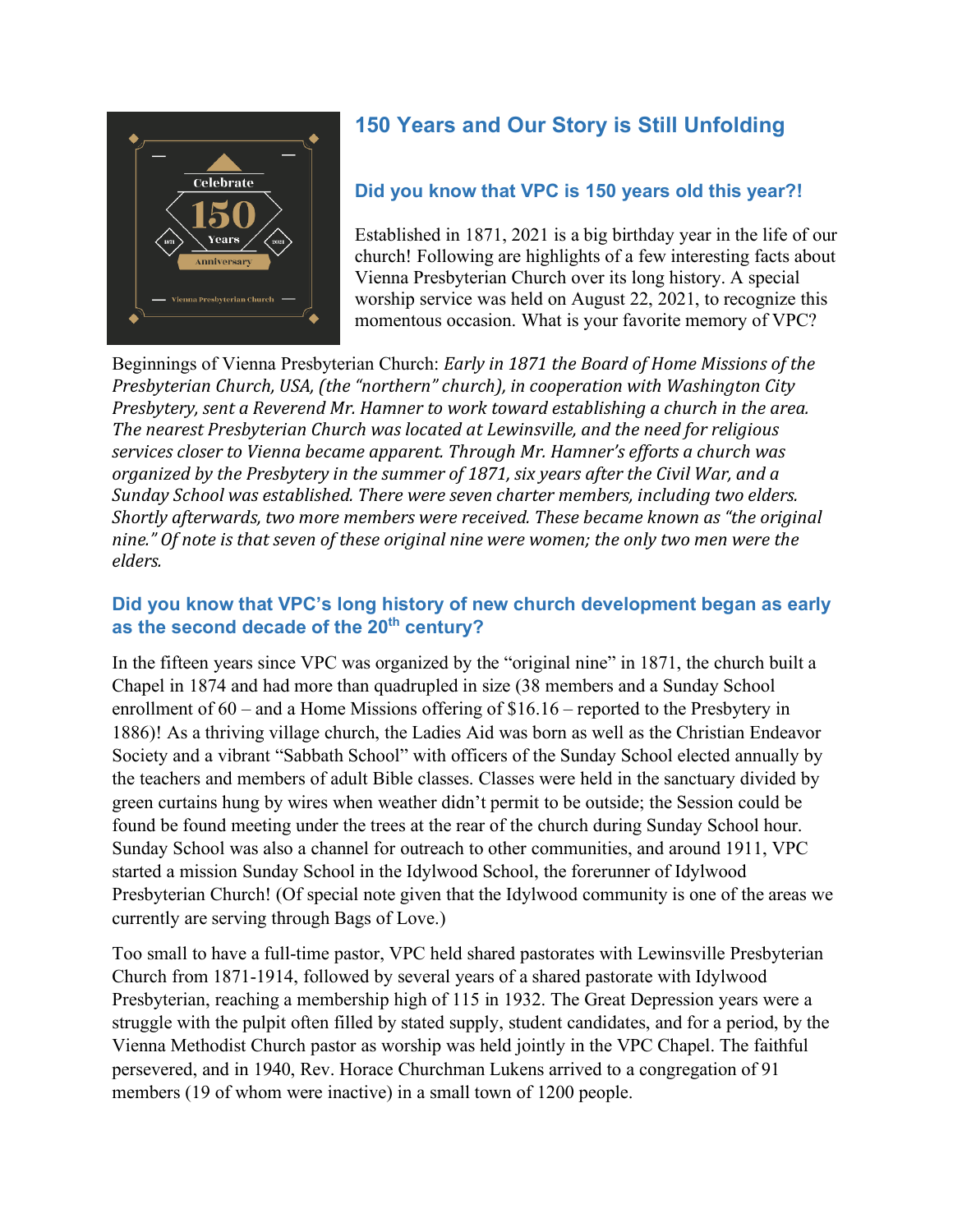During his tenure in the 1950's, Fairfax Presbyterian Church was established as a direct outgrowth of VPC's efforts with 24 members dismissed to serve as charter members of FPC; as well, VPC took an active interest during this decade in the development of Knox Presbyterian Church in Falls Church. By the time of Rev. Lukens' departure in 1976, a little more than a century after VPC was established, our congregation numbered 1321 members and Vienna had grown to a population of 18,000.

This form of outreach was revived in the mid-eighties when it was decided, due to lack of building space and other then-existing limitations, not to increase the size of the sanctuary but to only add Christian Education and office space. It was recognized that lack of worship space could limit future growth, so a decision was made as an alternative to help establish other churches in the Northern Virginia area. Then co-pastor Peter James took a special leadership role in the planning with other VPC members to start a new Presbyterian Church in Centreville. Upon the establishment of Centreville Presbyterian Church, chartered in 1992, VPC turned its attention to additional church development with the establishment of Riverside Presbyterian Church in the 1990's and Brambleton Presbyterian Church early in the new millennium.

## **Did you know that VPC's mission of "becoming like Christ together for the world" has deep roots going as far back as the early days of the church with its strong emphasis on evangelistic outreach over many years?**

As stated in VPC's vision, Jesus commissions His church to go and make disciples, and VPC has been on this path ever since its beginning. The early church existed primarily as a worshipping congregation, but other forms of collective spirituality were also important, including mid-week and Sunday evening Prayer meetings. The sacrament of communion especially played a central part in the spirituality of the day with a special preparatory service before communion, usually on Saturday. (On one occasion in 1890, an entire week of daily Prayer Meetings were conducted in preparation for the Sacrament.)

Sunday School also played a vital role in equipping members for the disciple-making vision and was more than an expression of the congregation's desire to educate its children in the faith but was also an outreach to the community. From the Session minutes for March 16, 1899: *It was unanimously agreed to devote the session of the Sabbath School on the 26th instruction to special effort with the scholars, to the end that a decided stand for Christ may be taken by the unconverted scholars, such day to be termed "Decision Day."* Evangelical services for the church itself were also held from time to time in the period as another form of reaching the unchurched.

In the 1940's, Pastor Lukens brought his experience in the Oxford Group movement to bear on VPC to reach out to the community and the world in Christ's love. His experience of the Holy Spirit deeply impressed and excited him as to the possibilities of a God-directed life in world evangelization, and he became convinced of the potential strength for Christian evangelism of a team of people united to Christ and one another. A nine-point presentation on evangelism in 1942 resulted in more engagement of the congregation and a growth in church membership.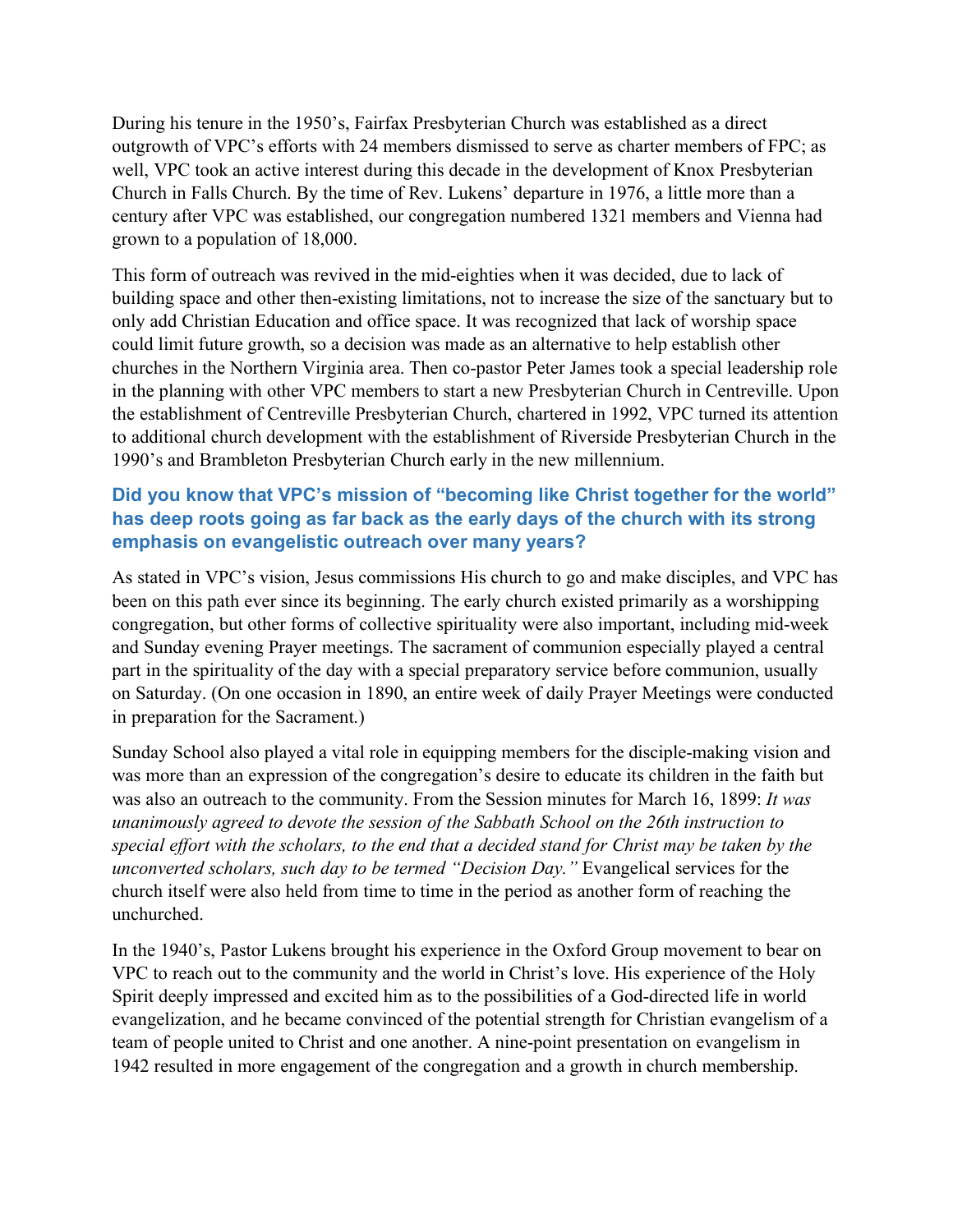Early in 1951, in the conviction that Vienna Protestant churches should "unite in the promotion of a spiritual relationship that will develop greater cooperation and enthusiasm for the cause of Christ's kingdom," VPC invited other churches to join in an "intensive evangelistic program." This resulted in six Sunday evening services, evangelistic in character, through the season of Lent, beginning with an Ash Wednesday service at Oakton Methodist Church.

1976 and 77 found VPC participating as one of 300 churches in the "Here's Life, Washington" evangelistic program to contact every home by telephone in the Washington area with the message of new life in Christ. A Lay Renewal Weekend was conducted in March 1977 to motivate each member to reexamine his or her commitment to Jesus Christ.

Today, Great Banquet, Growing Your Soul, and Adult Learning Communities, among many other activities, support and encourage members of our community to examine their commitment to Christ and collectively explore how to live out our VPC mission and vision.

#### **Did you know that the decision to prioritize giving for missions was an important part of VPC's ministry going back as far as 1948?**

In 1947, the church had joined a denominationally sponsored "New Life Movement," aimed at spiritual renewal and church growth with a goal of fifty new members each year in 1948 and 1949. Unwilling to neglect spiritual outreach through missions in a quest for numbers, VPC voted to double its benevolence budget, from \$580 to \$1,160 for 1948. Of course, the church had a strong tradition of giving for both local and foreign missions going back to its earliest days, and very much in line with our current mission of "becoming like Christ together *for the World*" as we participate in Christ's ongoing ministry of transformation in the world by sharing the good news in word *and deed*." VPC has a strong history of living the word in deed while addressing social justice issues and other real needs in the world.

The Session's 1890 annual report to Presbytery showed contributions to denominational boards for Home Missions and Foreign Missions, with special line items for each "by the Ladies," along with an offering for the "Freedmen" cause supported directly by the congregation. Following the Great 1906 San Francisco earthquake, a special collection was taken for the work of the church in that city. The Ladies Aid Society played an important role in raising funds for benevolent causes, and in 1914, the Women's Home and Foreign Missionary Society was established (later known as the Ladies Missionary Society). In 1917, they increased their foreign mission subscription, citing the fact that missionaries had great needs because of the war. By the 1920's, benevolence (or missions) offerings far exceeded the amount budgeted. The depression brought challenges for giving, yet the faithful continued, and a special canvas for the benevolence fund was made in 1934. In 1935, the Ladies Aid Society and Missionary Society merged into the Women's Auxiliary.

Through all the hard times, VPC remained a serving church and always maintained its benevolence giving. Emerging from the depression, VPC moved forward grounded in its strong spiritual commitment and outreach in mission, indeed "built by faith" and "called to serve." The commitment of the congregation in the wartime years brought substantial growth in mission outreach. As the financial condition of the church improved, benevolence contributions increased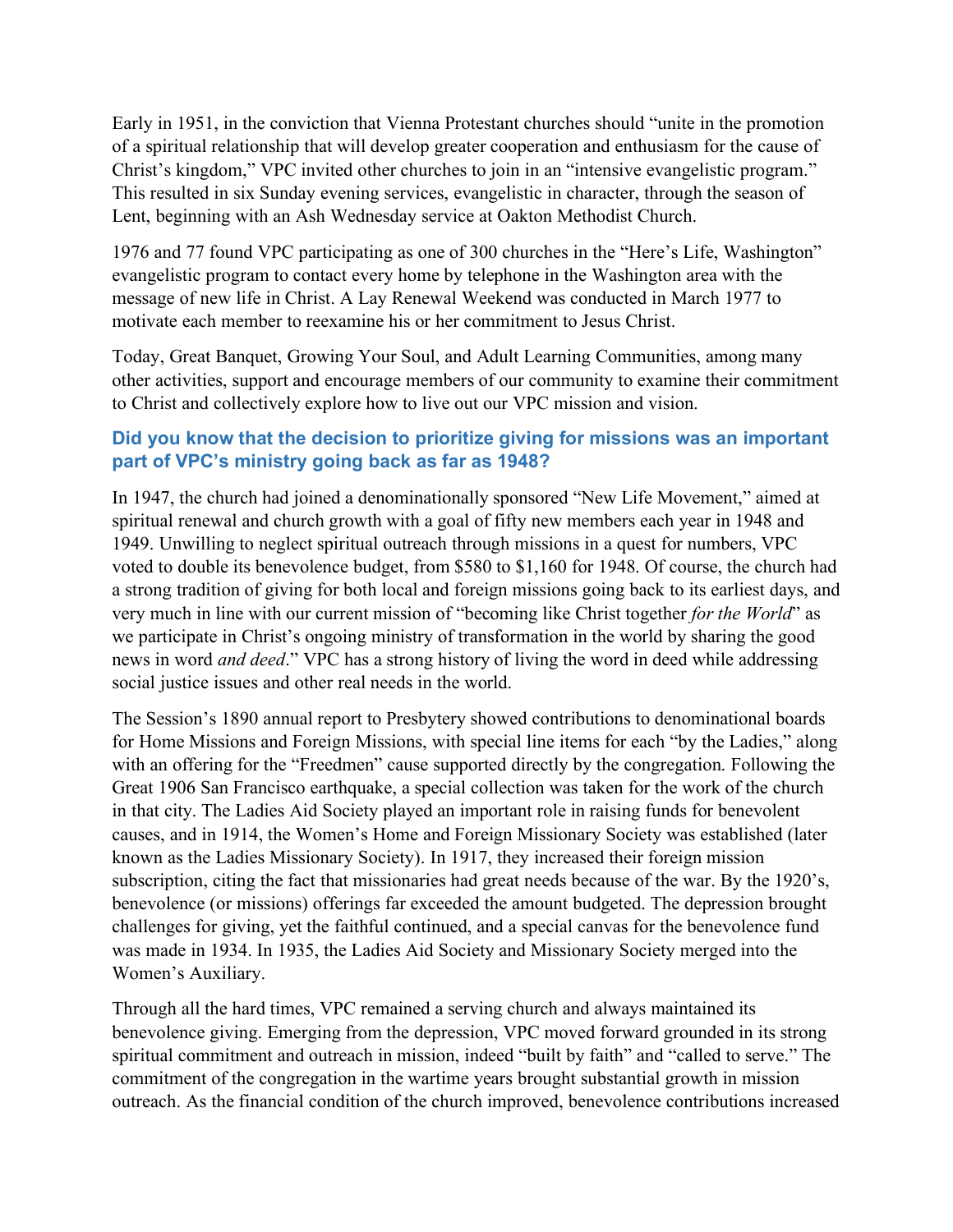even more rapidly than the congregation's own budget. There was continuing support for longtime interests such as the Presbyterian Home and the American Bible Society as well as repeated support for the wartime Presbyterian World Emergency Fund, and the congregation expressed concern for postwar Europe through participation the denominations postwar Restoration Fund. In 1948, nearly 500 pounds of clothing in good condition, as well as other items such as food, candles and Christian literature were collected for European relief and transmitted via Church World Service. VPC's interest in overseas mission was indicated by the formation of the Missionary Committee in 1948. Local social justice outreach was also important, finding VPC active in organizing the Fairfax County Mental Hygiene Clinic in the late 40's, and VPC women instrumental in getting a school lunch program started in the 50's by providing lunches (made in the women's homes since there was no church kitchen at the time) for poor children at Vienna Elementary School until "due time" when the School Board took over.

This era also found regular mission emphasis activities at home, including regular mission speakers and preachers and a Missions Week children's program in conjunction with visiting missionaries and covered dish suppers. In the 1950's, a VPC Committee on Missionary Education was formed with representatives from the Women's Auxiliary, Session, Trustees, Sunday School and other groups, and a "School of Mission" was conducted. Also, in the 50's, the congregation began holding a series of four or five Sunday night Mission Family Nights, complete with representative decorations, on several consecutive Sundays to study specific areas of mission and hear missionaries speak; this tradition continued through the 60's and 70's.

Certainly, this strong foundation found VPC ripe for the establishment of the Summer Mission Projects (SMPs) which were started in the 1980's and continue to this day. The first SMP was made up of a group of seven adults and twelve young people with a trip to Dunbar, Pennsylvania, where the group did home repairs and cleared an overgrown cemetery. Important to this trip was a focus on the spiritual aspects of the trip and Christian care among the members of the group, a theme which continues to this day. Many members of the VPC community were also led to mission service as a result of the strong mission's emphasis of the church.

Over the years, specific mission activities of VPC have varied with the times, current events and the need, yet our community continues to joyfully serve and share the good news through word and deed as evidenced by the range of [mission and outreach](https://www.viennapres.org/serve/missions/) activities we support today!

#### **Did you know that the Community Coalition for Haiti was founded through a partnership between VPC and the First Baptist Church of Vienna?**

Vienna Presbyterian has a strong history of partnering with fellow members of the body of Christ in our local community in line with our contemporary mission of "Becoming like Christ Together for the World." VPC's outreach has crossed racial as well as denominational lines. In 1992, World Vision contacted churches about a project of matching churches of different races for partnership in ministry, a proposal that was received by Senior Pastor Pete James with enthusiasm. A match was established with First Baptist Church of Vienna, a church with an even longer history than VPC's, having been established in 1867, four years prior to VPC's charter, to serve the town's settlement of free Blacks. The two vibrant churches initially joined in home